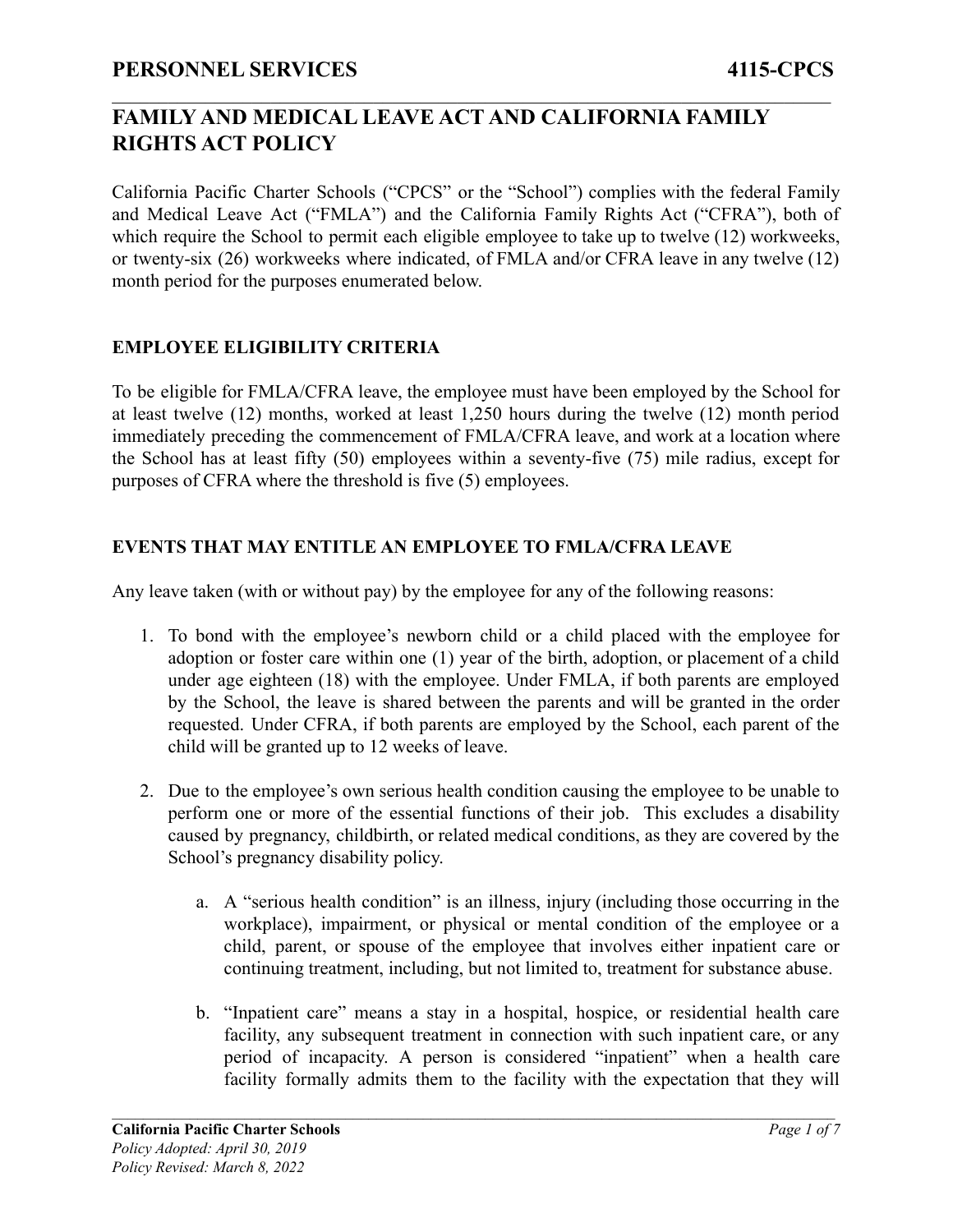$\mathcal{L}_\mathcal{L} = \{ \mathcal{L}_\mathcal{L} = \{ \mathcal{L}_\mathcal{L} = \{ \mathcal{L}_\mathcal{L} = \{ \mathcal{L}_\mathcal{L} = \{ \mathcal{L}_\mathcal{L} = \{ \mathcal{L}_\mathcal{L} = \{ \mathcal{L}_\mathcal{L} = \{ \mathcal{L}_\mathcal{L} = \{ \mathcal{L}_\mathcal{L} = \{ \mathcal{L}_\mathcal{L} = \{ \mathcal{L}_\mathcal{L} = \{ \mathcal{L}_\mathcal{L} = \{ \mathcal{L}_\mathcal{L} = \{ \mathcal{L}_\mathcal{$ 

remain at least overnight and occupy a bed, even if it later develops that such person can be discharged or transferred to another facility and does not actually remain overnight.

- c. "Incapacity" means the inability to work, attend school, or perform other regular daily activities due to a serious health condition, its treatment, or the recovery that it requires.
- d. "Continuing treatment" means ongoing medical treatment or supervision by a health care provider.
- 3. To care for a qualifying family member
	- a. FMLA: Includes a spouse, child under the age of 18, or parent with a serious health condition or military service-related injury.
	- b. CFRA: Includes a spouse or domestic partner, child, parent, parent-in-law, grandparent, grandchild, or sibling.
- 4. For any "qualifying exigency" because the employee is the spouse, child, or parent of an individual on active military duty, or an individual notified of an impending call or order to active duty in the Armed Forces.

### **AMOUNT OF FMLA/CFRA LEAVE WHICH MAY BE TAKEN**

- 1. FMLA/CFRA leave can be taken in one (1) or more periods, but may not exceed twelve (12) workweeks total for any purpose in any twelve (12) month period, as described below, for any one, or combination of, the above-described situations. "Twelve workweeks" means the equivalent of twelve (12) of the employee's normally scheduled workweeks. For a full-time employee who works five (5) eight-hour days per week, "twelve workweeks" means sixty (60) working, and/or paid, eight (8) hour days.
- 2. In addition to the twelve (12) workweeks of FMLA/CFRA leave that may be taken, an employee who is the spouse, child, parent, or next of kin of a covered Armed Forces service member shall also be entitled to a total of twenty-six (26) workweeks of FMLA leave during a twelve (12) month period to care for the service member.
- 3. The "twelve month period" in which twelve (12) weeks of FMLA/CFRA leave may be taken is the twelve (12) month period immediately preceding the commencement of any FMLA/CFRA leave. 4. If a holiday falls within a week taken as FMLA/CFRA leave, the week is nevertheless counted as a week of FMLA/CFRA leave. If, however, the School's business activity has temporarily ceased for some reason and employees are generally not expected to report to work for one or more weeks, such as the Winter Break, Spring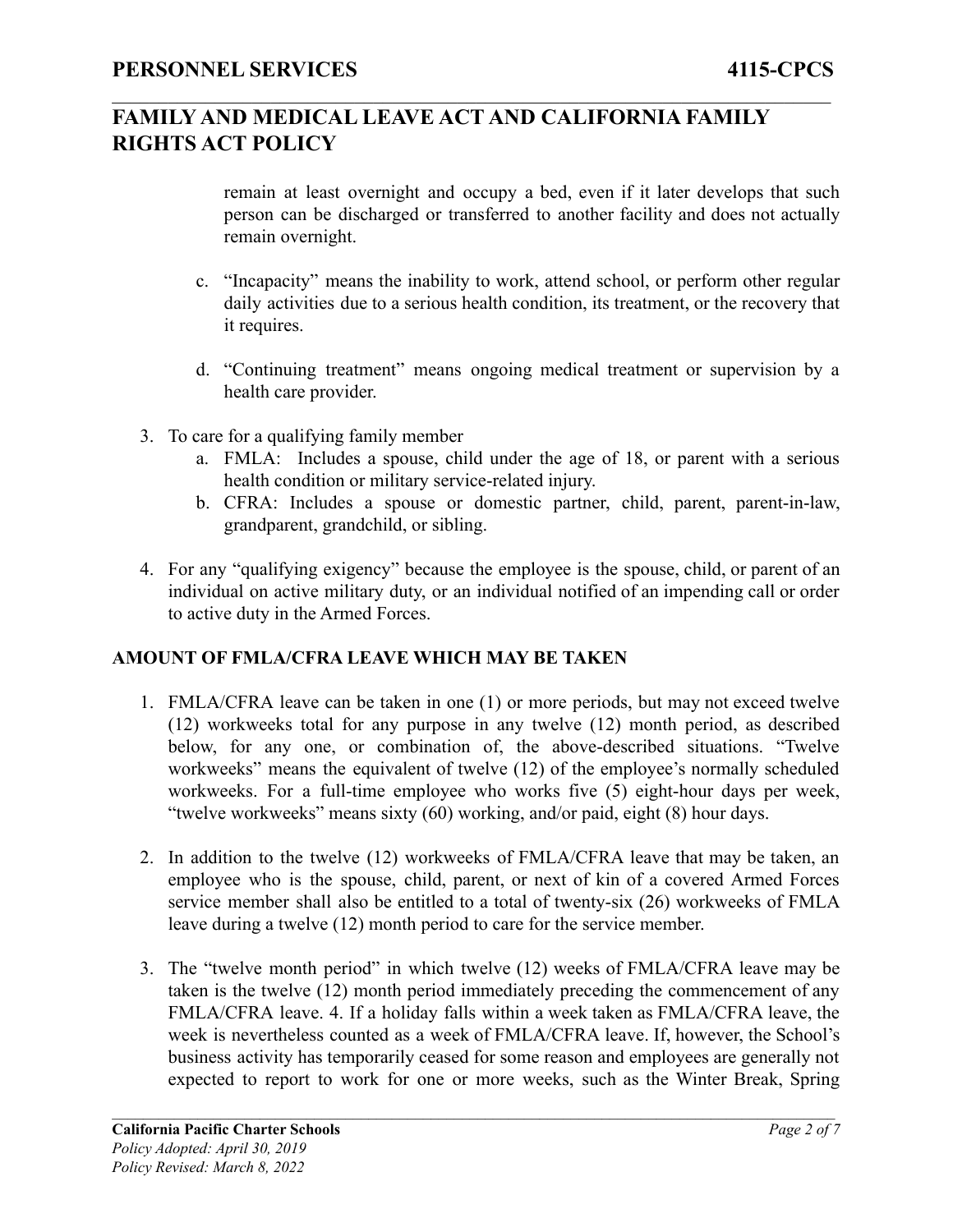$\mathcal{L}_\mathcal{L} = \{ \mathcal{L}_\mathcal{L} = \{ \mathcal{L}_\mathcal{L} = \{ \mathcal{L}_\mathcal{L} = \{ \mathcal{L}_\mathcal{L} = \{ \mathcal{L}_\mathcal{L} = \{ \mathcal{L}_\mathcal{L} = \{ \mathcal{L}_\mathcal{L} = \{ \mathcal{L}_\mathcal{L} = \{ \mathcal{L}_\mathcal{L} = \{ \mathcal{L}_\mathcal{L} = \{ \mathcal{L}_\mathcal{L} = \{ \mathcal{L}_\mathcal{L} = \{ \mathcal{L}_\mathcal{L} = \{ \mathcal{L}_\mathcal{$ 

Break, or Summer Vacation, the days the School's activities have ceased do not count against the employee's FMLA/CFRA leave entitlement. Similarly, if an employee uses FMLA/CFRA leave in increments of less than one (1) week, the fact that a holiday may occur within a week in which an employee partially takes leave does not count against the employee's leave entitlement unless the employee was otherwise scheduled and expected to work during the holiday.

4. Intermittent FMLA/CFRA Leave may be taken when the leave is for the serious health condition of the employee or the employee's immediate family member as defined in this policy. Intermittent leave for the birth of a child or placement of a child for adoption or foster care must be pre-approved by the supervisor and or designee. Intermittent leave may be taken in no less than thirty (30) minute increments.

### **PAY DURING FMLA/CFRA LEAVE**

- 1. An employee on FMLA/CFRA leave must use all accrued paid sick leave at the beginning of any otherwise unpaid FMLA/CFRA leave period. If an employee is receiving a partial wage replacement benefit during the FMLA/CFRA leave, the School and the employee may agree to have School-provided paid leave, such as vacation or sick time, supplement the partial wage replacement benefit unless otherwise prohibited by law.
- 2. An employee on FMLA leave for child care, or to care for a spouse, domestic partner, parent, or child with a serious health condition, may use any or all accrued sick leave at the beginning of any otherwise unpaid FMLA leave.
- 3. If an employee has exhausted their sick leave, leave taken under FMLA/CFRA shall be unpaid leave.
- 4. The receipt of sick leave pay or State Disability Insurance benefits will not extend the length of the FMLA/CFRA leave. Sick pay will accrue during any period of unpaid FMLA/CFRA leave only until the end of the pay period in which unpaid leave began.

#### **HEALTH BENEFITS**

The provisions of the School's various employee benefit plans govern continuing eligibility during FMLA/CFRA leave and these provisions may change from time to time. The health benefits of employees on FMLA/CFRA leave will be paid by the School during the leave at the same level and under the same conditions as coverage would have been provided if the employee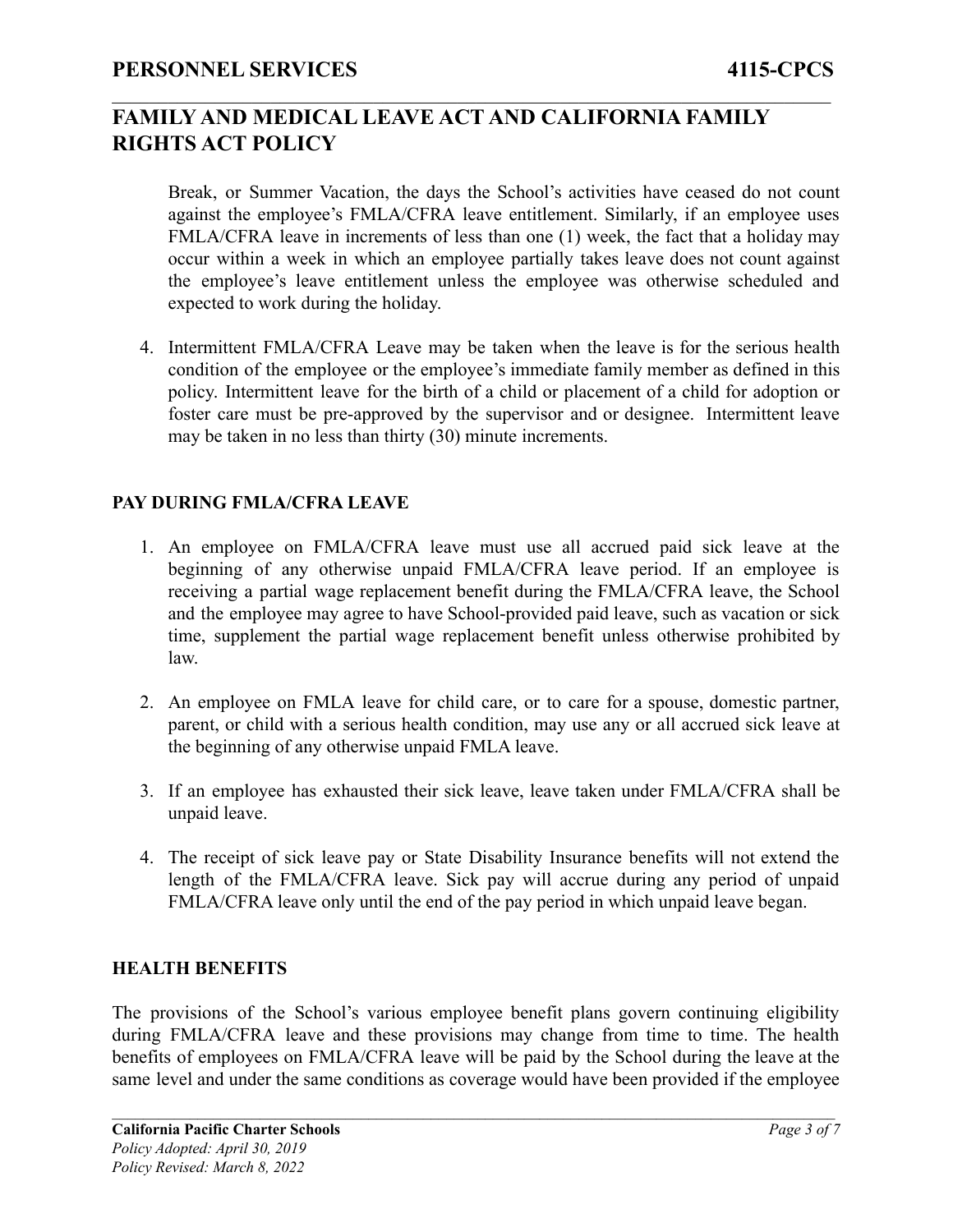$\mathcal{L}_\mathcal{L} = \{ \mathcal{L}_\mathcal{L} = \{ \mathcal{L}_\mathcal{L} = \{ \mathcal{L}_\mathcal{L} = \{ \mathcal{L}_\mathcal{L} = \{ \mathcal{L}_\mathcal{L} = \{ \mathcal{L}_\mathcal{L} = \{ \mathcal{L}_\mathcal{L} = \{ \mathcal{L}_\mathcal{L} = \{ \mathcal{L}_\mathcal{L} = \{ \mathcal{L}_\mathcal{L} = \{ \mathcal{L}_\mathcal{L} = \{ \mathcal{L}_\mathcal{L} = \{ \mathcal{L}_\mathcal{L} = \{ \mathcal{L}_\mathcal{$ 

had been continuously employed during the leave period. When a request for FMLA/CFRA leave is granted, the School will give the employee written confirmation of the arrangements made for the payment of insurance premiums during the leave period. If an employee is required to pay premiums for any part of their group health coverage, the School will provide the employee with advance written notice of the terms and conditions under which premium payments must be made. The School may recover the health benefit costs paid on behalf of an employee during their FMLA/CFRA leave if:

- 1. The employee fails to return from leave after the period of leave to which the employee is entitled has expired. An employee is deemed to have "failed to return from leave" if they work less than thirty (30) days after returning from FMLA/CFRA leave; and
- 2. The employee's failure to return from leave is for a reason other than the continuation, recurrence, or onset of a serious health condition that entitles the employee to FMLA/CFRA leave, or other circumstances beyond the control of the employee.

### **SENIORITY**

An employee on FMLA/CFRA leave remains an employee and the leave will not constitute a break in service. An employee who returns from FMLA/CFRA leave will return to their original job or an equivalent job with equivalent pay, benefits, and other employment terms and conditions as when the leave commenced.

### **MEDICAL CERTIFICATIONS**

- 1. An employee requesting FMLA/CFRA leave because of their own, or a qualifying family member's serious health condition must provide medical certification from the appropriate health care provider on a form supplied by the School. Absent extenuating circumstances, failure to provide the required certification in a timely manner (within fifteen [15] days of the School's request for certification) may result in denial of the leave request until such certification is provided.
- 2. The School will notify the employee in writing if the certification is incomplete or insufficient and will advise the employee what additional information is necessary in order to make the certification complete and sufficient. The School may contact the employee's health care provider to authenticate a certification, as needed.
- 3. If the School has reason to doubt the medical certification supporting a leave because of the employee's own serious health condition, the School may request a second opinion by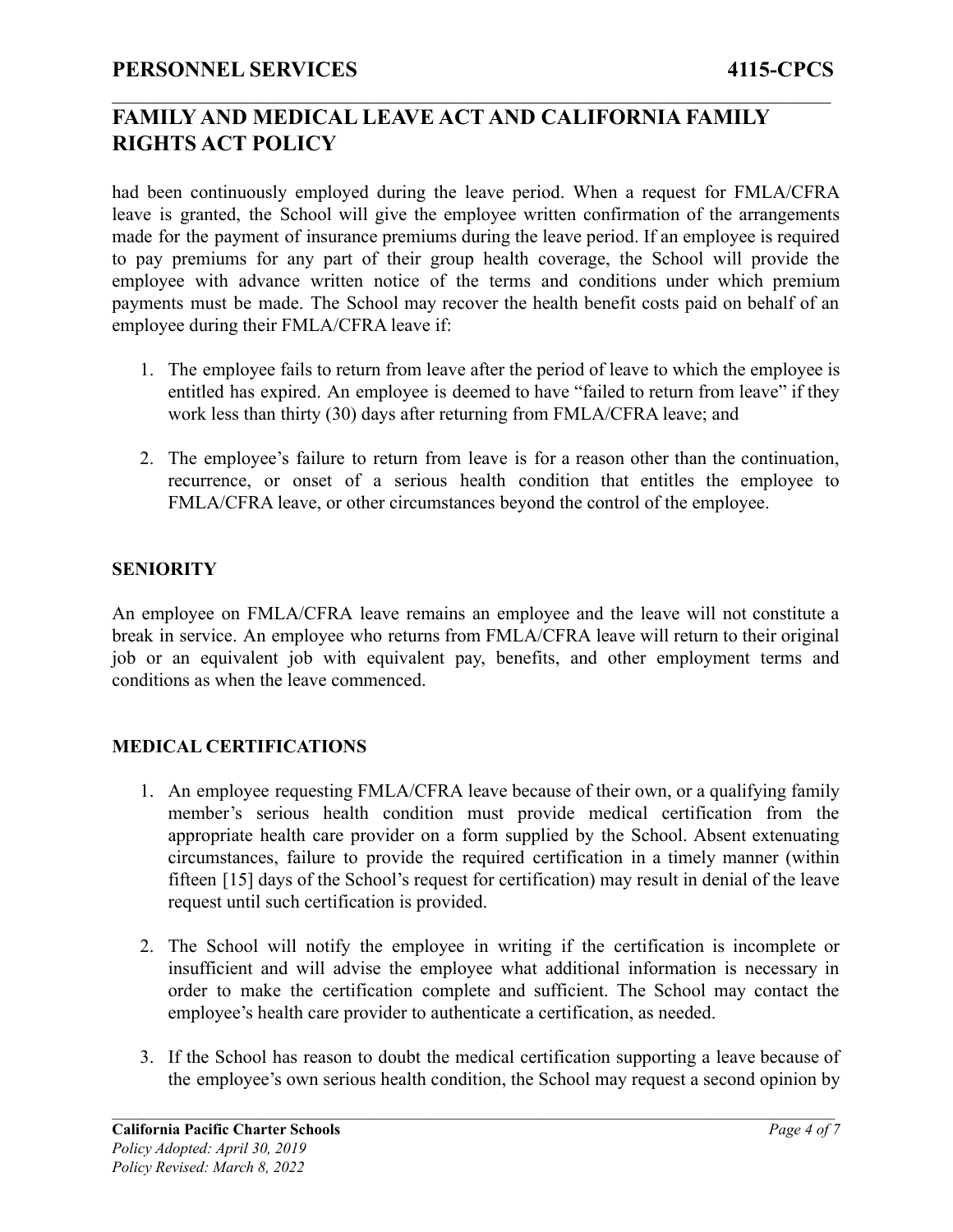$\mathcal{L}_\mathcal{L} = \{ \mathcal{L}_\mathcal{L} = \{ \mathcal{L}_\mathcal{L} = \{ \mathcal{L}_\mathcal{L} = \{ \mathcal{L}_\mathcal{L} = \{ \mathcal{L}_\mathcal{L} = \{ \mathcal{L}_\mathcal{L} = \{ \mathcal{L}_\mathcal{L} = \{ \mathcal{L}_\mathcal{L} = \{ \mathcal{L}_\mathcal{L} = \{ \mathcal{L}_\mathcal{L} = \{ \mathcal{L}_\mathcal{L} = \{ \mathcal{L}_\mathcal{L} = \{ \mathcal{L}_\mathcal{L} = \{ \mathcal{L}_\mathcal{$ 

a health care provider of its choice (paid for by the School). If the second opinion differs from the first one, the School will pay for a third, mutually agreeable health care provider to provide a final and binding opinion.

4. Recertifications are required if leave is sought after expiration of the time estimated by the health care provider. Failure to submit required recertifications can result in termination of the leave.

### **PROCEDURES FOR REQUESTING AND SCHEDULING FMLA/CFRA LEAVE**

- 1. An employee should request FMLA/CFRA leave by completing a Request for Leave form and submitting it to Human Resources. An employee asking for a Request for Leave form will be given a copy of the School's then-current FMLA/CFRA leave policy.
- 2. Employees should provide not less than thirty (30) days' notice for foreseeable childbirth, placement, or any planned medical treatment for the employee or eligible family member. Failure to provide such notice is grounds for denial of a leave request, except if the need for FMLA/CFRA leave was an emergency or was otherwise unforeseeable.
- 3. Where possible, employees must make a reasonable effort to schedule foreseeable planned medical treatments so as not to unduly disrupt the School's operations.
- 4. If FMLA/CFRA leave is taken because of the employee's own serious health condition or the serious health condition of an eligible family member, the leave may be taken intermittently or on a reduced leave schedule when medically necessary, as determined by the health care provider of the person with the serious health condition and based on FMLA/CFRA leave eligibility.
- 5. If FMLA/CFRA leave is taken because of the birth of the employee's child or the placement of a child with the employee for adoption or foster care, the minimum duration of leave is two (2) weeks, except that the School will grant a request for FMLA/CFRA leave for this purpose of at least one day but less than two (2) weeks' duration on any two (2) occasions.
- 6. If an employee needs intermittent leave or leave on a reduced leave schedule that is foreseeable based on planned medical treatment for the employee or a eligible family member, the employee may be transferred temporarily to an available alternative position, for which they are qualified, that has equivalent pay and benefits and better accommodates recurring periods of leave than the employee's regular position.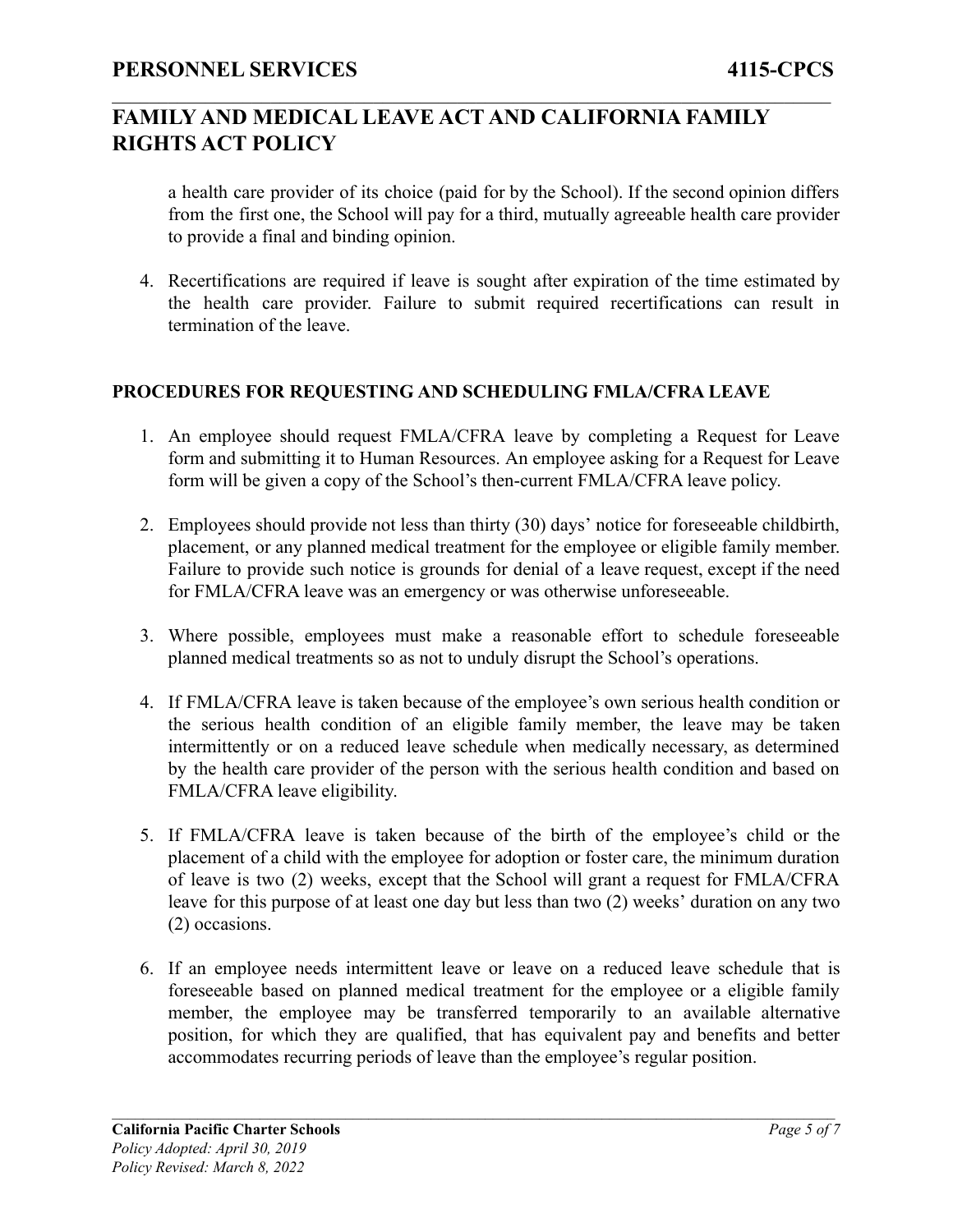$\mathcal{L}_\mathcal{L} = \{ \mathcal{L}_\mathcal{L} = \{ \mathcal{L}_\mathcal{L} = \{ \mathcal{L}_\mathcal{L} = \{ \mathcal{L}_\mathcal{L} = \{ \mathcal{L}_\mathcal{L} = \{ \mathcal{L}_\mathcal{L} = \{ \mathcal{L}_\mathcal{L} = \{ \mathcal{L}_\mathcal{L} = \{ \mathcal{L}_\mathcal{L} = \{ \mathcal{L}_\mathcal{L} = \{ \mathcal{L}_\mathcal{L} = \{ \mathcal{L}_\mathcal{L} = \{ \mathcal{L}_\mathcal{L} = \{ \mathcal{L}_\mathcal{$ 

7. The School will respond to an FMLA/CFRA leave request no later than five (5) business days of receiving the request. If an FMLA/CFRA leave request is granted, the School will notify the employee in writing that the leave will be counted against the employee's FMLA/CFRA leave entitlement. This notice will explain the employee's obligations and the consequences of failing to satisfy them.

### **RETURN TO WORK**

- 1. Upon timely return at the expiration of the FMLA/CFRA leave period, an employee (other than a "key" employee whose reinstatement would cause serious and grievous injury to the School's operations, if under FMLA leave only) is entitled to the same or a comparable position with the same or similar duties and virtually identical pay, benefits, and other terms and conditions of employment, unless the same position and any comparable position(s) have ceased to exist because of legitimate business reasons unrelated to the employee's FMLA/CFRA leave.
- 2. When a request for FMLA/CFRA leave is granted to an employee (other than a "key" employee under FMLA leave), the School will give the employee a written guarantee of reinstatement at the termination of the leave (with the limitations explained above).
- 3. Before an employee will be permitted to return from FMLA/CFRA leave taken because of their own serious health condition, the employee must obtain a certification from their health care provider that they are able to resume work.
- 4. If an employee can return to work with limitations, the School will evaluate those limitations and, if possible, will accommodate the employee as required by law. If accommodation cannot be made, the employee will be medically separated from the School.

### **LIMITATIONS ON REINSTATEMENT UNDER FMLA LEAVE ONLY**

- 1. The School may refuse to reinstate a "key" employee if the refusal is necessary to prevent substantial and grievous injury to the School's operations. A "key" employee is an exempt salaried employee who is among the highest paid 10% of the School's employees within seventy-five (75) miles of the employee's worksite.
- 2. A "key" employee will be advised in writing at the time of a request for or, if earlier, at the time of commencement of, FMLA leave, that they qualify as a "key" employee and the potential consequences, with respect to reinstatement and maintenance of health